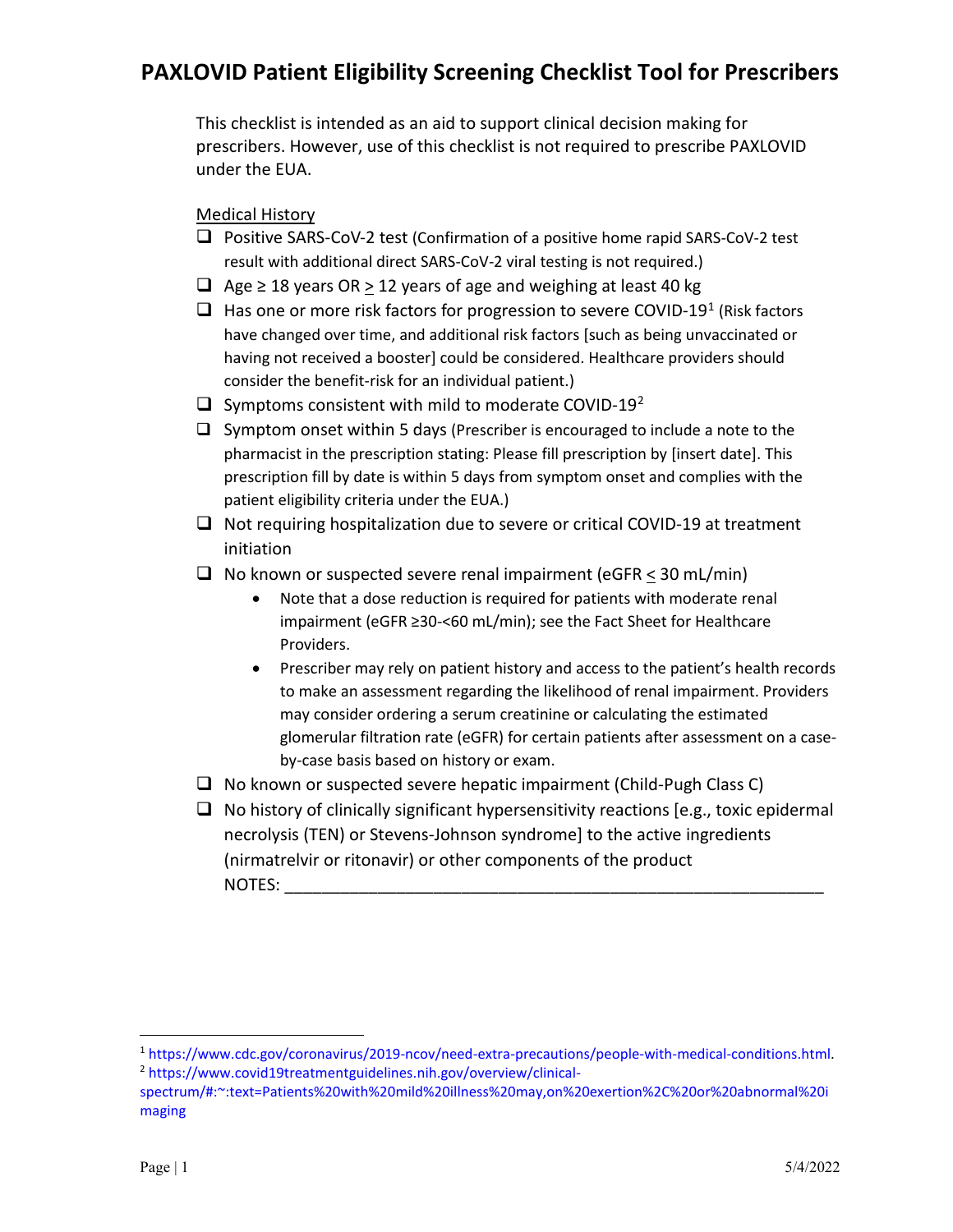### Concomitant Medications

 $\Box$  HMG-CoA reductase inhibitors (statins)

- *Patient is taking lovastatin or simvastatin*, which are contraindicated with PAXLOVID coadministration: The statin can be held 12 hours prior to the first dose of PAXLOVID treatment, held during the 5 days of treatment, and restarted 5 days after completing PAXLOVID.
- *Patient is taking atorvastatin or rosuvastatin*: Temporary discontinuation of atorvastatin and rosuvastatin during treatment with PAXLOVID should be considered depending on statin dose. Atorvastatin and rosuvastatin do not need to be held prior to or after completing PAXLOVID.

NOTES:

- Hormonal contraceptives containing ethinyl estradiol*: Patient is taking a hormonal contraceptive containing ethinyl estradiol*: The need for an additional non-hormonal method of contraception during the 5 days of PAXLOVID treatment and until one menstrual cycle after stopping PAXLOVID should be recommended. NOTES: **with a set of the set of the set of the set of the set of the set of the set of the set of the set of the set of the set of the set of the set of the set of the set of the set of the set of the set of the set of th**
- Medications for HIV-1 Treatment: *Patient is taking medications for the treatment of HIV-1 infection*: With the exception of maraviroc[3](#page-1-0), HIV antiretroviral medications can be co-administered with PAXLOVID without dose adjustment, but arranging follow-up by the HIV care provider to monitor for side effects is recommended [4](#page-1-1),[5](#page-1-2),[6](#page-1-3). NOTES: \_\_\_\_\_\_\_\_\_\_\_\_\_\_\_\_\_\_\_\_\_\_\_\_\_\_\_\_\_\_\_\_\_\_\_\_\_\_\_\_\_\_\_\_\_\_\_\_\_\_
- Other Drugs with Established and Other Potentially Significant Drug Interactions with PAXLOVID
	- $\Box$  Patient is not taking any of the medications listed below.
	- $\Box$  Patient is taking one or more of the medications listed below in YELLOW, and dose adjustment, holding of medication, or increased monitoring is planned (additional resources which include instructions for managing specific drug interactions are included at the end of this document). NOTES: \_\_\_\_\_\_\_\_\_\_\_\_\_\_\_\_\_\_\_\_\_\_\_\_\_\_\_\_\_\_\_\_\_\_\_\_\_\_\_\_\_\_\_\_\_\_\_\_\_\_\_\_

<span id="page-1-0"></span> $3$  Please see the maraviroc prescribing information here:

<span id="page-1-1"></span>[https://www.accessdata.fda.gov/drugsatfda\\_docs/label/2020/022128Orig1s019,208984Orig1s002lbl.pdf](https://www.accessdata.fda.gov/drugsatfda_docs/label/2020/022128Orig1s019,208984Orig1s002lbl.pdf) <sup>4</sup> Exposure of certain HIV medications may be altered with PAXLOVID co-administration.

<span id="page-1-2"></span><sup>&</sup>lt;sup>5</sup> Patients on ritonavir- or cobicistat-containing HIV or HCV regimens should continue their treatment as indicated.

<span id="page-1-3"></span> $6$  PAXLOVID use may lead to a risk of HIV-1 developing resistance to HIV protease inhibitors in individuals with uncontrolled or undiagnosed HIV-1 infection.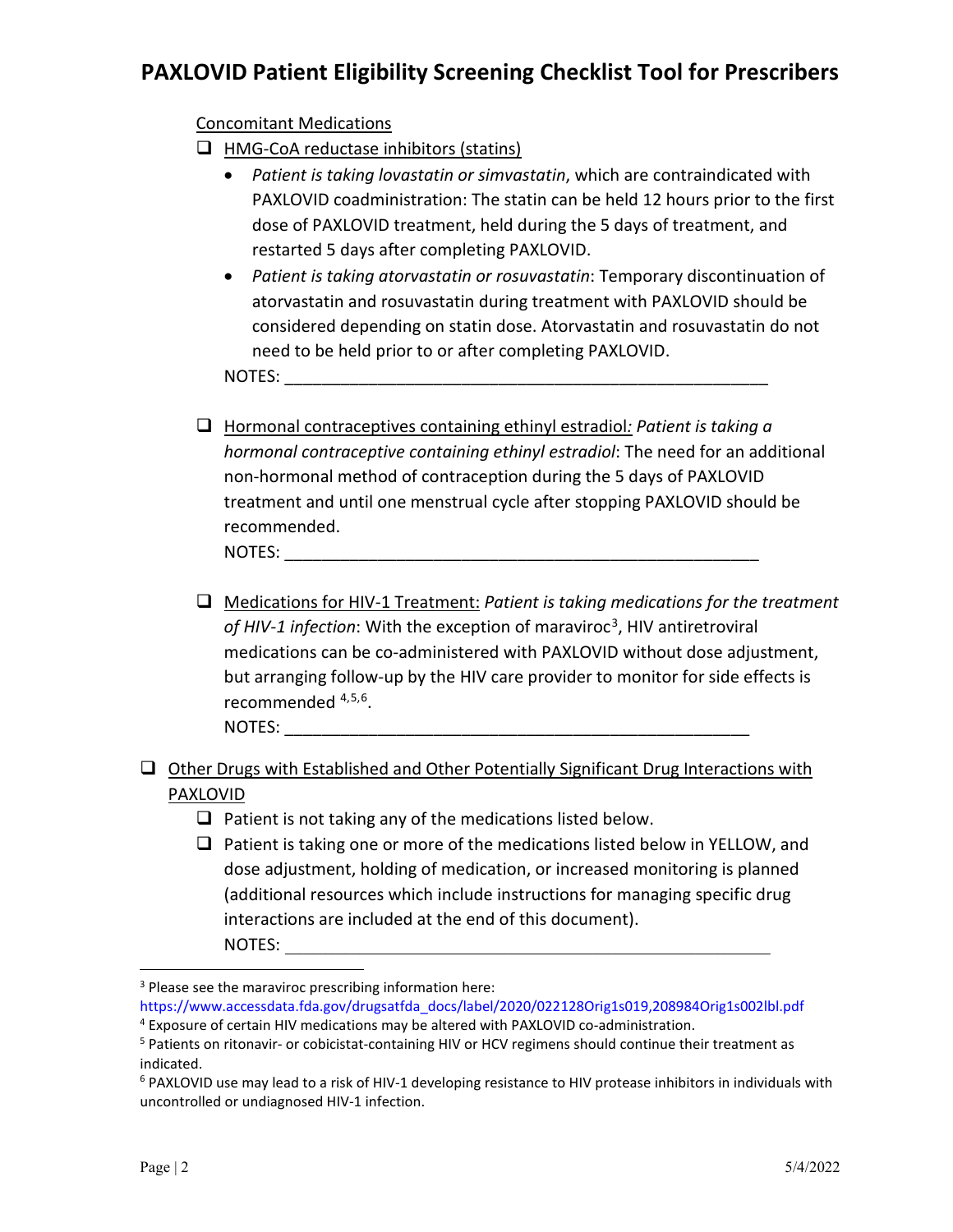## **Other Drugs with Established and Other Potentially Significant Drug Interactions with PAXLOVID (listed alphabetically by generic name)**

#### Interaction Codes:



**XXX CORDITY COADMINISTED** Coadministration of this drug with PAXLOVID is CONTRAINDICATED. For further information, refer to the Fact Sheet for Healthcare Providers and the individual Prescribing Information for the drug.



 $\frac{1}{2}$  Coadministration of this drug with PAXLOVID should be avoided and/or holding of this drug, dose adjustment of this drug, or special monitoring is necessary. Consultation with the prescriber of the potentially interacting drug is recommended. For further information, refer to the Health Care Provider Fact Sheet and the individual Prescribing Information for the drug.

| <b>Drug</b>    | <b>Drug Class</b>                   | <b>Interaction</b> |
|----------------|-------------------------------------|--------------------|
| abemaciclib    | Anticancer drug                     | Code<br>***        |
|                |                                     |                    |
| alfuzosin      | Alpha 1-adrenoreceptor              | <b>XXX</b>         |
|                | antagonist                          |                    |
| amiodarone     | Antiarrhythmic                      | <b>XXX</b>         |
| amlodipine     | Calcium channel blocker             | ***                |
| apalutamide    | Anticancer drug                     | <b>XXX</b>         |
| bedaquiline    | Antimycobacterial                   | ***                |
| bepridil       | Antiarrhythmic                      | ***                |
| betamethasone  | Systemic corticosteroid             | ***                |
| bosentan       | Endothelin receptor antagonist      | $* * *$            |
| budesonide     | Systemic corticosteroid             | ***                |
| bupropion      | Antidepressant                      | ***                |
| carbamazepine  | Anticonvulsant                      | <b>XXX</b>         |
| ceritinib      | Anticancer drug                     | ***                |
| ciclesonide    | Systemic corticosteroid             | ***                |
| clarithromycin | Anti-infective                      | ***                |
| clozapine      | Antipsychotic                       | <b>XXX</b>         |
| colchicine     | Anti-gout                           | <b>XXX</b>         |
| cyclosporine   | Immunosuppressant                   | ***                |
| dabigatran     | Anticoagulants                      | $* * *$            |
| dasabuvir      | Hepatitis C direct acting antiviral | ***                |
| dasatinib      | Anticancer drug                     | $* * *$            |
| dexamethasone  | Systemic corticosteroid             | $* * *$            |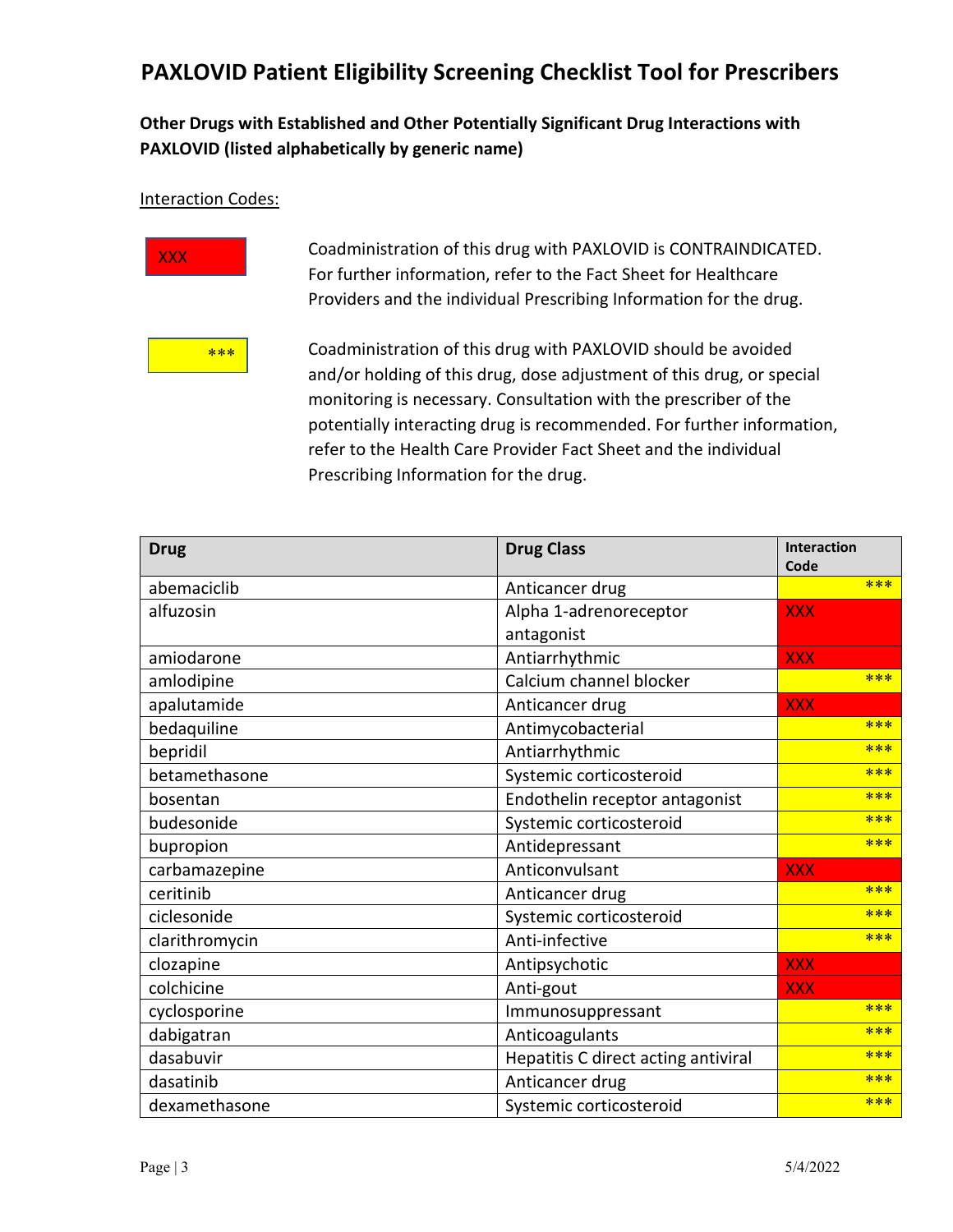| <b>Drug</b>                         | <b>Drug Class</b>                   | Interaction<br>Code |
|-------------------------------------|-------------------------------------|---------------------|
| digoxin                             | Cardiac glycoside                   | ***                 |
| dihydroergotamine                   | Ergot derivative                    | <b>XXX</b>          |
| diltiazem                           | Calcium channel blocker             | ***                 |
| dronedarone                         | Antiarrhythmic                      | <b>XXX</b>          |
| elbasvir/grazoprevir                | Hepatitis C direct acting antiviral | ***                 |
| encorafenib                         | Anticancer drug                     | ***                 |
| ergotamine                          | Ergot derivative                    | <b>XXX</b>          |
| erythromycin                        | Anti-infective                      | ***                 |
| felodipine                          | Calcium channel blocker             | ***                 |
| fentanyl                            | Narcotic analgesic                  | ***                 |
| flecainide                          | Antiarrhythmic                      | <b>XXX</b>          |
| fluticasone                         | Systemic corticosteroid             | ***                 |
| glecaprevir/pibrentasvir            | Hepatitis C direct acting antiviral | ***                 |
| ibrutinib                           | Anticancer drug                     | ***                 |
| isavuconazonium sulfate             | Antifungal                          | ***                 |
| itraconazole                        | Antifungal                          | ***                 |
| ivosidenib                          | Anticancer drug                     | ***                 |
| ketoconazole                        | Antifungal                          | ***                 |
| lidocaine (systemic)                | Antiarrhythmic                      | ***                 |
| lurasidone                          | Antipsychotic                       | <b>XXX</b>          |
| methadone                           | Narcotic analgesic                  | ***                 |
| methylergonovine                    | Ergot derivative                    | <b>XXX</b>          |
| methylprednisolone                  | Systemic corticosteroid             | ***                 |
| midazolam (administered parentally) | Sedative/hypnotic                   | ***                 |
| midazolam (oral)                    | Sedative/hypnotic                   | <b>XXX</b>          |
| mometasone                          | Systemic corticosteroid             | ***                 |
| neratinib                           | Anticancer drug                     | ***                 |
| nicardipine                         | Calcium channel blocker             | ***                 |
| nifedipine                          | Calcium channel blocker             | ***                 |
| nilotinib                           | Anticancer drug                     | ***                 |
| ombitasvir/paritaprevir/ritonavir   | Hepatitis C direct acting antiviral | ***                 |
| pethidine                           | Analgesic                           | <b>XXX</b>          |
| phenobarbital                       | Anticonvulsant                      | <b>XXX</b>          |
| phenytoin                           | Anticonvulsant                      | <b>XXX</b>          |
| pimozide                            | Antipsychotic                       | <b>XXX</b>          |
| prednisone                          | Systemic corticosteroid             | ***                 |
| propafenone                         | Antiarrhythmic                      | <b>XXX</b>          |
| propoxyphene                        | Analgesic                           | <b>XXX</b>          |
| quetiapine                          | Antipsychotic                       | ***                 |
| quinidine                           | Antiarrhythmic                      | <b>XXX</b>          |
| ranolazine                          | Antianginal                         | <b>XXX</b>          |